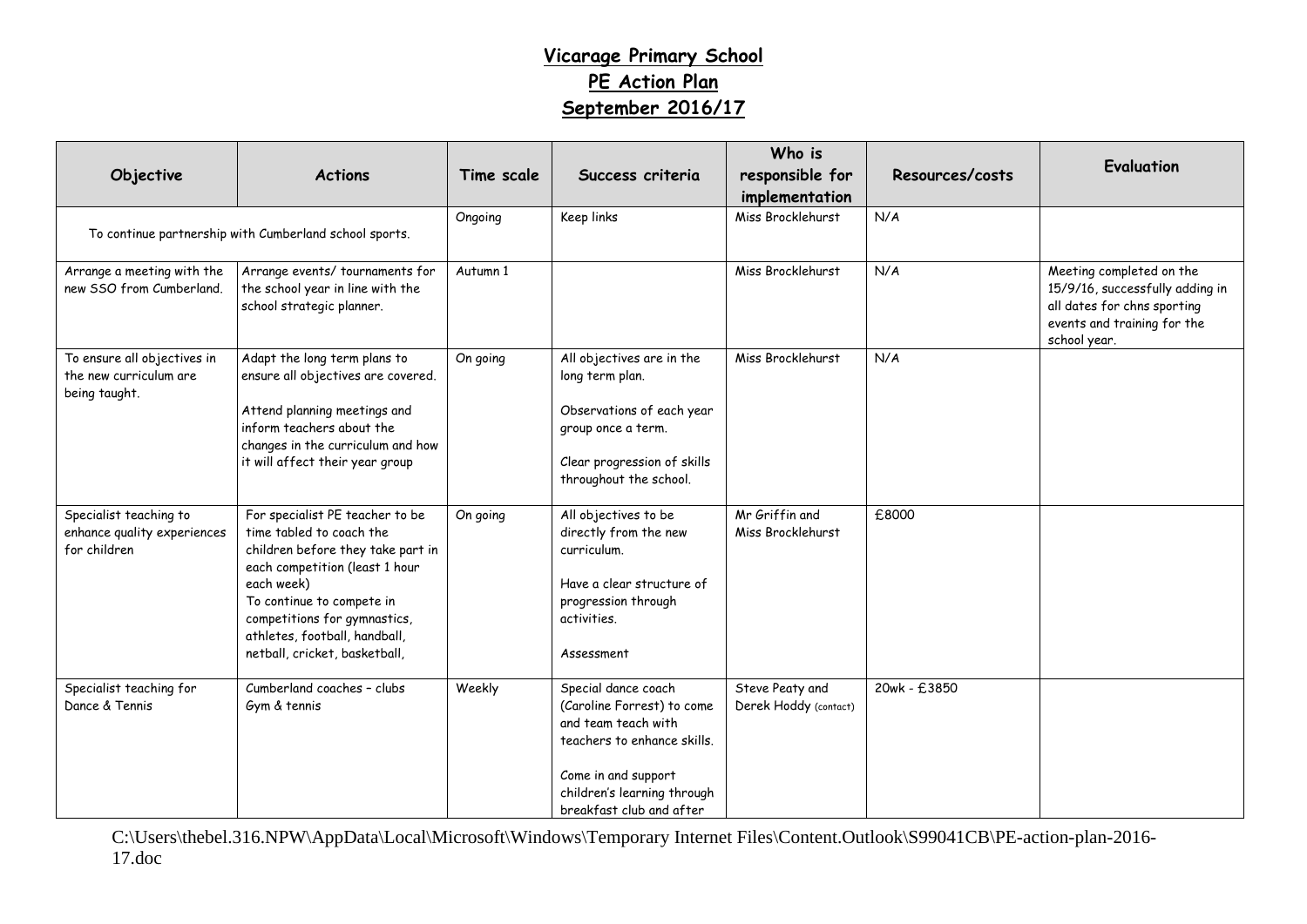|                                                                                                                                                                                              |                                                                                                                                                                    |        | school clubs.                                                                                                                                                                                                         |                                         |                                                                                             |  |
|----------------------------------------------------------------------------------------------------------------------------------------------------------------------------------------------|--------------------------------------------------------------------------------------------------------------------------------------------------------------------|--------|-----------------------------------------------------------------------------------------------------------------------------------------------------------------------------------------------------------------------|-----------------------------------------|---------------------------------------------------------------------------------------------|--|
| Further support for class<br>teaching                                                                                                                                                        | CPD T & EAs- Dance Gym                                                                                                                                             | Summer | <b>Insets</b><br>Through inset feedback<br>teachers will have a better<br>understand of what key<br>skills they need to teach<br>and how they can teach it.                                                           | Miss Brocklehurst<br>Simone Laidlow     | £500                                                                                        |  |
| Further support for SEN<br>teaching                                                                                                                                                          |                                                                                                                                                                    |        |                                                                                                                                                                                                                       | <b>Steve Peaty</b>                      |                                                                                             |  |
| Enhanced planning to enrich<br>curriculum                                                                                                                                                    | Planning - dance<br>Gym                                                                                                                                            | Summer | Planning to be monitored<br>termly by subject co-<br>ordinator.<br>Verbal feedback given to<br>year leaders on planning.<br>Make sure LO's are<br>directly linked to the new<br>curriculum.                           | Miss Brocklehurst<br>and Mr Griffin     | N/A                                                                                         |  |
| <b>Active lives</b>                                                                                                                                                                          | Lunchtime activities<br>Parents                                                                                                                                    | Summer | Have parents in for a<br>training sessions.<br>healthy living<br>$\bullet$<br>skill based games<br>encouragement<br>$\bullet$                                                                                         | Miss Brocklehurst<br>Midday supervisors | £500                                                                                        |  |
| For every Key Stage to be<br>able to compete in various<br>sporting competitions -<br>gymnastics, athletes,<br>football, handball, netball,<br>cricket, basketball,<br>And have more success | To decide what competitions we<br>will enter at the beginning of the<br>year.<br>EAs and teachers to be released<br>to coach competition children in<br>afternoons | Summer | I will see a high level of<br>child participation in all<br>competitive sports<br>offered.<br>I will see children's<br>understand of tactics and<br>skills progressed through<br>coaching with specialist<br>teacher. | Miss Brocklehurst<br>Mr Griffin<br>Akik | Specialist coaches to run<br>team clubs<br>Term 3-4 10 weeksf 400<br>Term 5-6 10 weeks £400 |  |